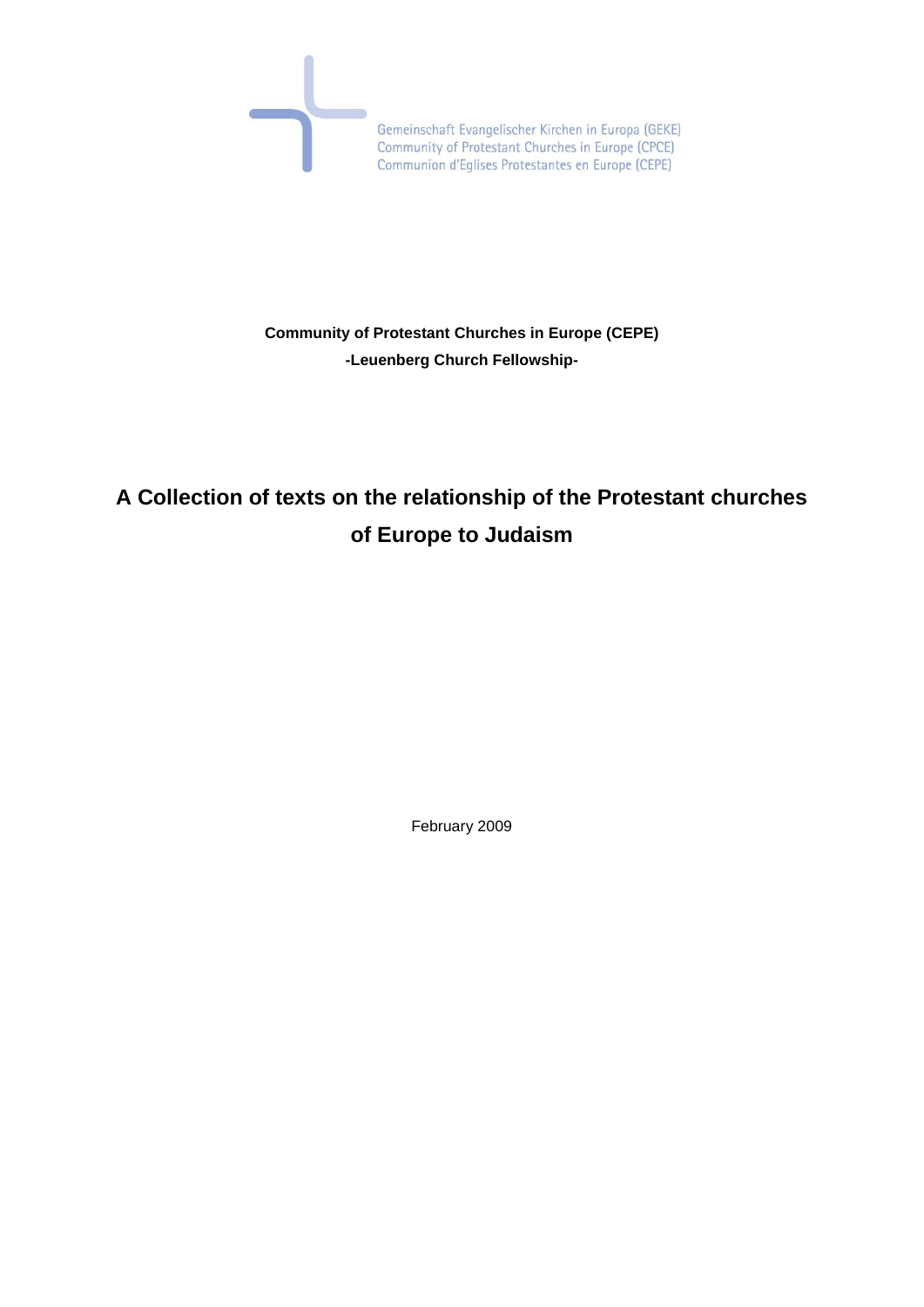In recent weeks, sparked off by events in the Roman Catholic Church, there has been a widespread discussion on the relationship of the church to Judaism and the responsibililty which accrues to Christianity from the Shoah, the murder of millions of European Jews. The Christian churches have redefined their attitude to the people of Israel after 1945. The Community of Protestant Churches in Europe – Leuenberg Church Fellowship has made important statements on these questions both in its foundation document and in two further documents which its member churches have unanimously endorsed. Here we have brought together the most important sections. This should make the position of our churches clear. Precisely because there are still tendences towards "forgetfulness of Israel" and anti-Semitism in the Protestant churches too, the documents should be studied and their recommendations for action implemented. "In the struggle against all forms of discrimination, racism and anti-Semitism, the Church knows it stands side by side with Israel" (Church and Israel I, 1, 1, 2).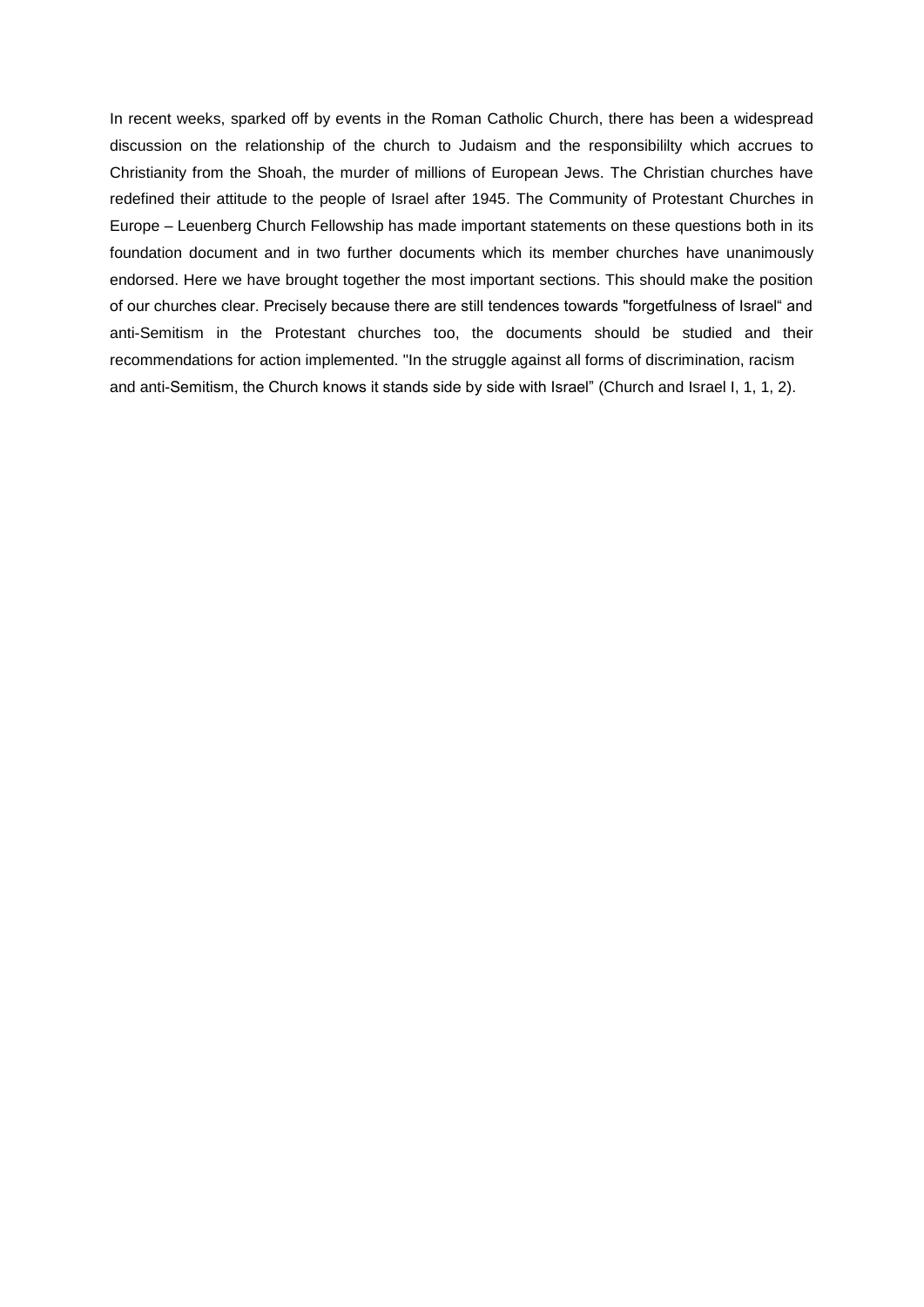### **Leuenberg Agreement (1973)**

7. The Gospel is the message of Jesus Christ, the salvation of the world, in fulfilment of the promise given to the people of the Old Covenant.

### **"The Church of Jesus Christ" (1994)**

I.3.1 The election as the basis of the mission of the church - the church as the people of God "Before the foundation of the world God chose us in Christ to be his people, to be without blemish in his sight, to be full of love." (Eph 1:3-6, 9-11; 3:11 together with 1 Cor 2:7; Col 1:12-18; Hebr 1:1f and John 1:1ff.). This election is the basis for the mission of the church: to be the light of the world (Mt 5:14) "to proclaim the glorious deeds of him who called you out of darkness into his marvellous light" (1 Peter 2:9) and to make known "the wisdom of God in its infinite variety to the rulers and authorities" (Eph 3:10).

This election of the Church is inseparably connected with the election of Israel as the people of God (Ex 19:5f; 1 Kings 8:53; Ps 77: 16.21; Is 62:12). As his people God has called Israel to faith (Is 7:9) and has shown it through his guidance the way to life (Ex 20:1-17; Deut 30:15-20) and has in this way made it the light of the nations (Is 42:6). This promise to Israel has not been rendered invalid by the Christ event because God's faithfulness upholds it (Rom 11:2.29).

The church as the people of God (1 Peter 2:9f) is the community of believers called by Christ from among Jews and Gentiles alike (Rom 9:24). Faith comes from the Word of God which subjects all, Gentiles and Jews alike, under God's judgement (Rom 3:9), calls them to repentance and promises them grace (Rom 3:28ff). Christians believe that the mission of the church as it is disclosed in Jesus Christ will be fulfilled in such a way that when the Gentiles have been admitted in full strength the "whole of Israel" will be saved (Rom 11:25f together with Rom 15:8f).

### II.3.1 Dialogue with Judaism

To be the church means for the churches of the Reformation in biblically rooted priority to examine their relationship to Judaism. Dialogue with Judaism is an indispensable necessity for the Christian churches. For centuries the Jews were persecuted and were faced with pogroms. The anti-Judaism of the churches provided an essential part of the arguments for the persecution of the Jewish people in the Christian West. The persecution and annihilation of millions of Jews were accompanied by the extensive failure mostly of the German churches which did not resist the threat to the Jews early and effectively enough. A thorough analysis of the painful and burdening history of the relationship of Jews and Christians has become a central task for all churches.

Where the gospel of the grace of God in Jesus Christ is abused to justify the "reprobation" of Israel or indifference towards the fate of the Jewish people the gospel itself is called into question as the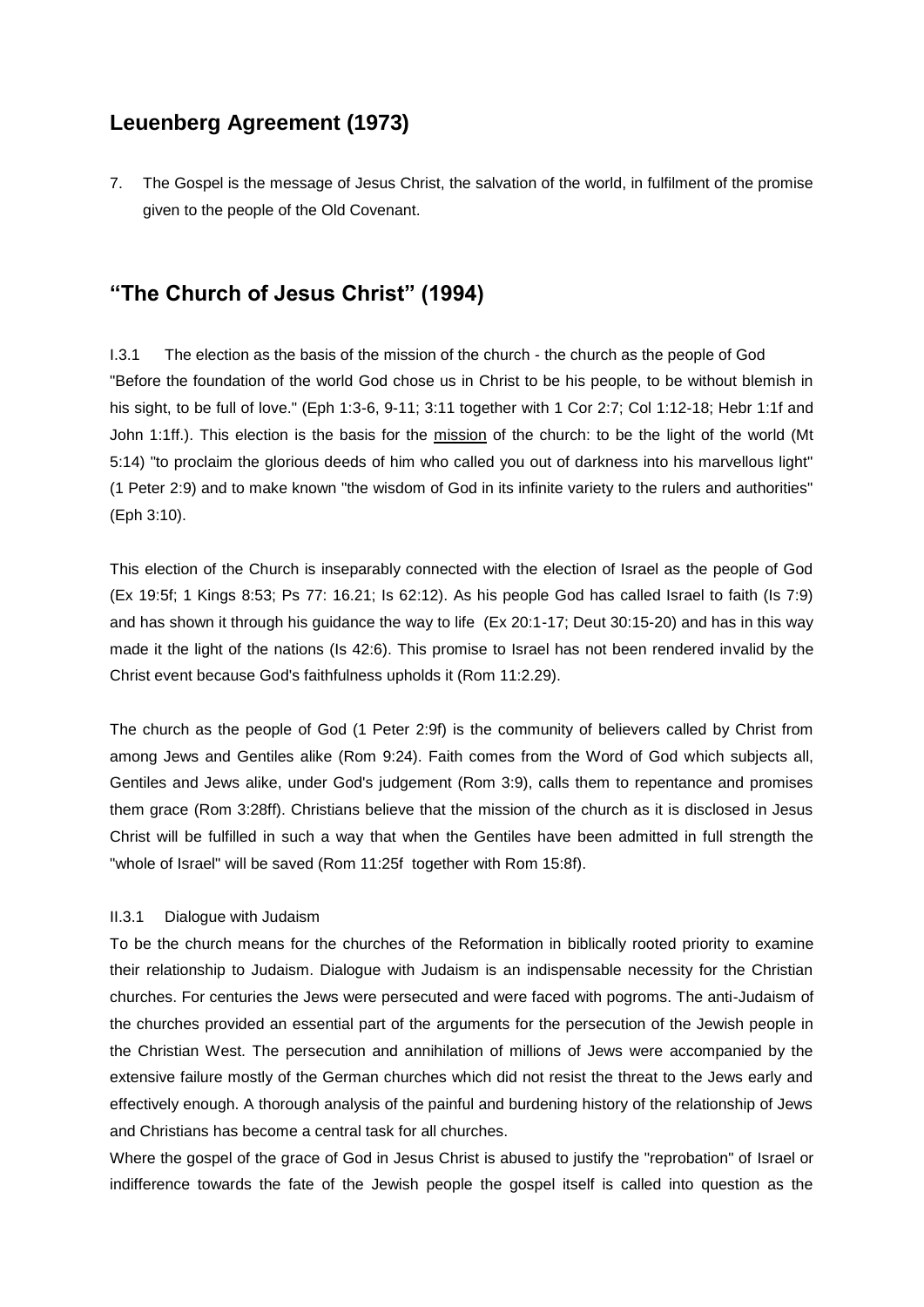foundation of the existence of the church. The relationship with Israel is therefore for Christians and for the churches an indispensable part of the foundation of their faith.

The existence of Judaism is for the church a sign of God's faithfulness to his promises on which the church itself also depends in view of its manifold failures, especially in its relationship to the Jews. Jews and Christians will discover common ground as well as differences in their faith and in the life of church and synagogue in an encounter with the living testimony of the other. The dialogue between Jews and Christians lives from the fact that both do not suppress the testimony to the truth of their faith as they have experienced it but feed it into the dialogue and listen to each other endeavouring to understand one another. ...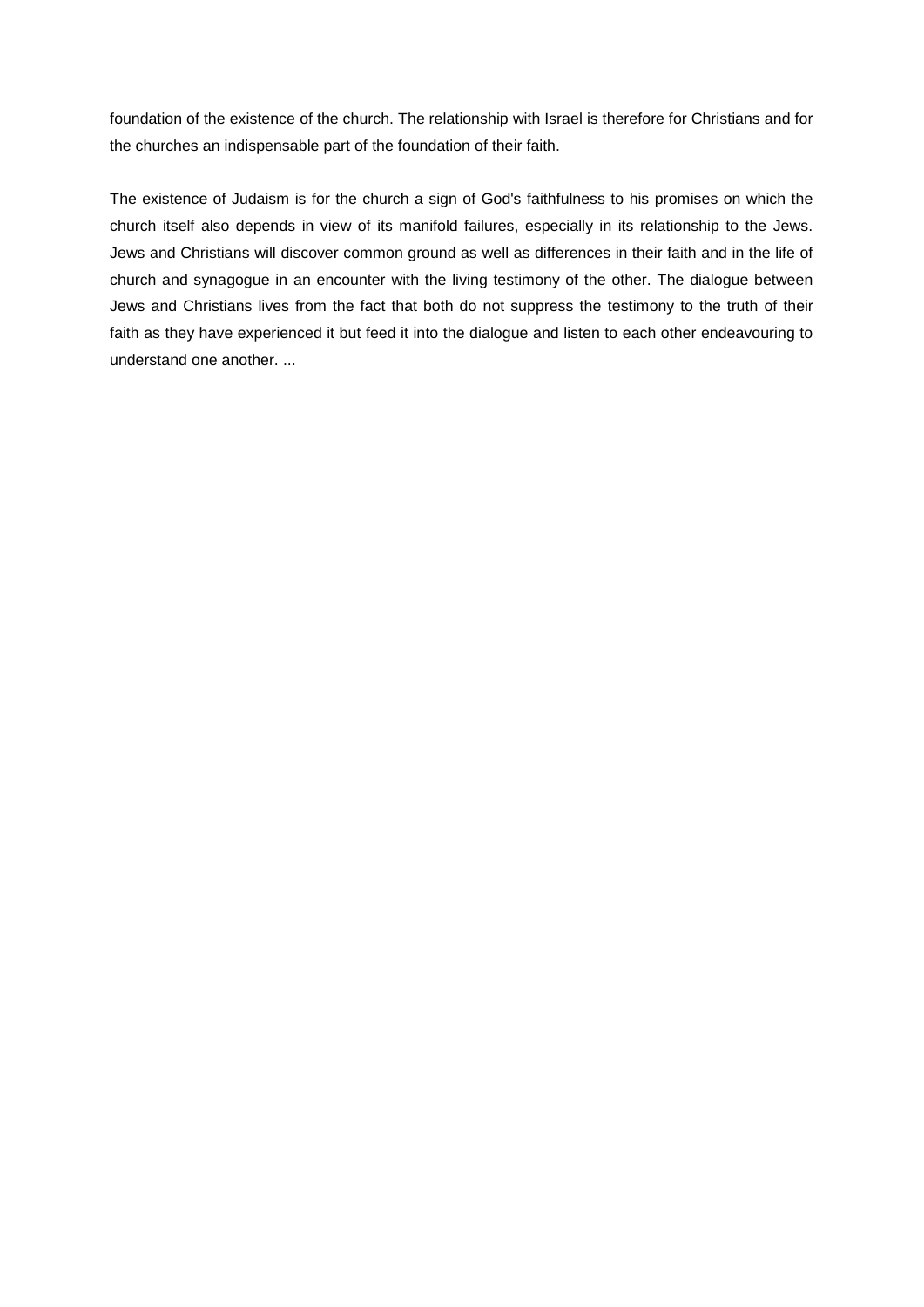### **Church and Israel (2001)**

I.4.8. After the end of World War II, there were attacks on Jews in individual countries of Europe, and in many countries to this day there have been repeated outbreaks of open or hidden anti-Semitism. When the World Council of Churches was founded in 1948 in Amsterdam, a declaration against racism was adopted which also rejected all forms of anti-Semitism. Since the 60"s a gradual readiness has been developing in theology and the church to find ways of having dialogue with Jews. This effort respects the fact that there are major reservations within Judaism or even rejection of such conversations. Christian theology has been increasing its efforts clearly to combat all forms of anti-Semitism and, at the same time, to see reflection on the relation between the Church and the people of Israel as a theological task.

I. 4.9. This review of the history of the church and especially the history of Christian theology shows that there were fundamental deficits in theological reflection on Judaism and on the special relation between the Church and Israel. Shortcomings in the church"s teaching – in the realm of the understanding of scripture, the doctrine of God and also in Christology – were also a major contribution to the lack of effective resistance in many Reformation churches to the crimes of National Socialism. In view of this experience, irrespective of the special German responsibility, all the churches need to engage in new dogmatic reflection to re-define their relationship with Israel.

II.3.1. What has been said above has consequences for defining the relation between the Church and Israel. The Church understands itself to have been chosen freely by the God of Israel. It believes itself to be the community founded through faith in the revelation of the God of Israel in Jesus Christ; it sees Israel as the people which knows and honours God in the framework of the revelation to which its Holy Scriptures witness but without confessing Christ. Precisely on the basis of the revelation in Christ, it cannot be said that Israel should merely be seen as the past historical context of the Christ event and as "outdated" now. On the contrary, Israel continues to be the unchanging constitutive and far from outdated point of refer-ence for God"s revelation in Jesus of Nazareth as the Christ. Faith knows that in God"s history with his creation, from the beginning to the end of time, the people of Israel continues to have its lasting place.

II.3.2. Christian preaching is public and is addressed to all people. It takes place in the context of dialogue with the religions of the world and in conversation with non-religious ideologies. To all of these Christians witness naturally to their faith in their words and actions.

The same applies to the encounter with Jews. The common features of witnessing to the God of Israel and confessing the sovereign act of election by this One God are a strong argument for the churches to refrain from any activity directed specifically to converting Jews to Christianity.

III.1.1.2. In the struggle against all forms of discrimination, racism and anti-Semitism, the Church knows it stands side by side with Israel. Christian congregations are more convincing if they are prepared to accept social responsibility even beyond their own realm. They will promote the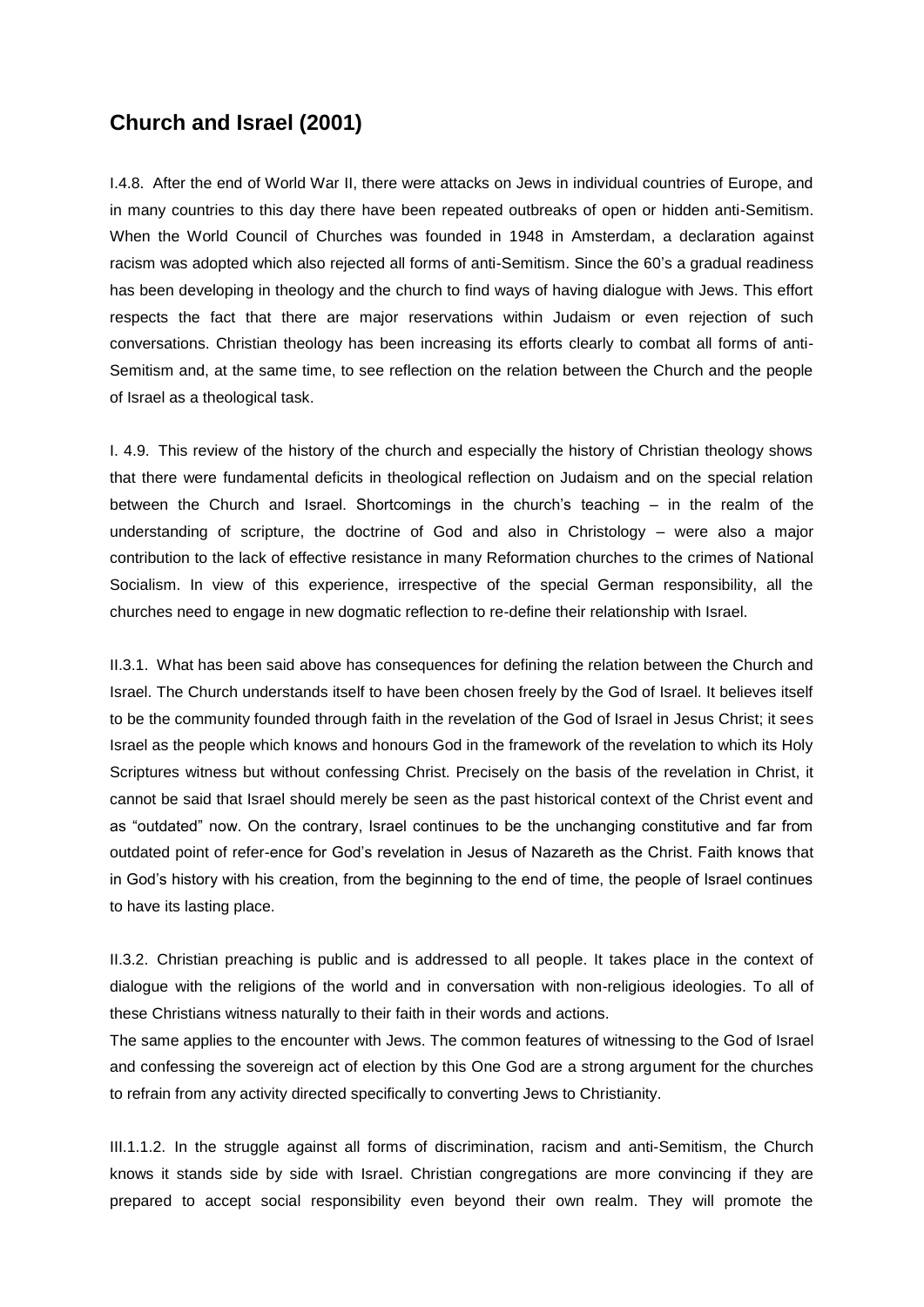understanding of humanity and human rights on the basis of the Christian view of human beings. They must make an effort to present history correctly and to reflect critically on the contemporary situation with regard to xenophobia and racism and the attitude to other cultures, religions and ethnic minorities. As a framework for reflection which Christian congregations have already received from their own theological roots, "Church and Israel" can be an important basis for this.

In their everyday life, congregations will be faced with different situations and thus look for different forms of involvement and communication. The endeavour to make people aware again of the history of Jewish communities which existed in their own setting in the past has awakened a new sensitivity for history and for the present in many Christian congregations.

III.1.1.3. The Church is united in solidarity with Israel for historical and theological reasons. This still applies when churches adopt a critical stand on the Arab-Israeli conflict and on contemporary political decisions by the government of the state of Israel. The churches must counteract all tendencies to denigrate the Zionist movement, which led to the founding of the state of Israel, or describe it as racist. The churches will support all efforts of the state of Israel and its neighbours, especially the Palestinian people, to establish and maintain an established, lasting and just peace in mutual respect. ...

III.1.2.4. The preaching of the Church must resist any kind of "forgetfulness of Israel". It must take seriously the Jews" special emphasis on the importance of the uniqueness and incomparability of God. The call to return to the One God links the Church and Israel. This is expressed especially when the Church"s proclamation passes on the message of God"s compassion as witnessed to in the Torah and in other parts of the Holy Scriptures of Israel, the Christian Old Testament. The Church and Israel witness in the same way that this compassion includes the entitlement of all human beings to justice and creation"s right to integrity.

#### *III.2. The common responsibility of Christians and Jews*

In dealing with discrimination, racism, anti-Semitism and xenophobia in recent years, Christians and Jews in many places have taken a stand together and know that this cause unites them. "Justice, peace and the integrity of creation", the issues which became particularly important for many Christian churches in the conciliar process, are concerns and hopes which speak to both Christians and Jews on the basis of their own specific traditions. Jews and Christians can stand shoulder to shoulder in the struggle for the growing implementation of individual and social human rights. In recent years in Europe many people have experienced such joint commitment. These are encouraging signs that sin and injury must not always have the last word, and that – without forgetting or suppressing the past – common steps can carefully be taken together.